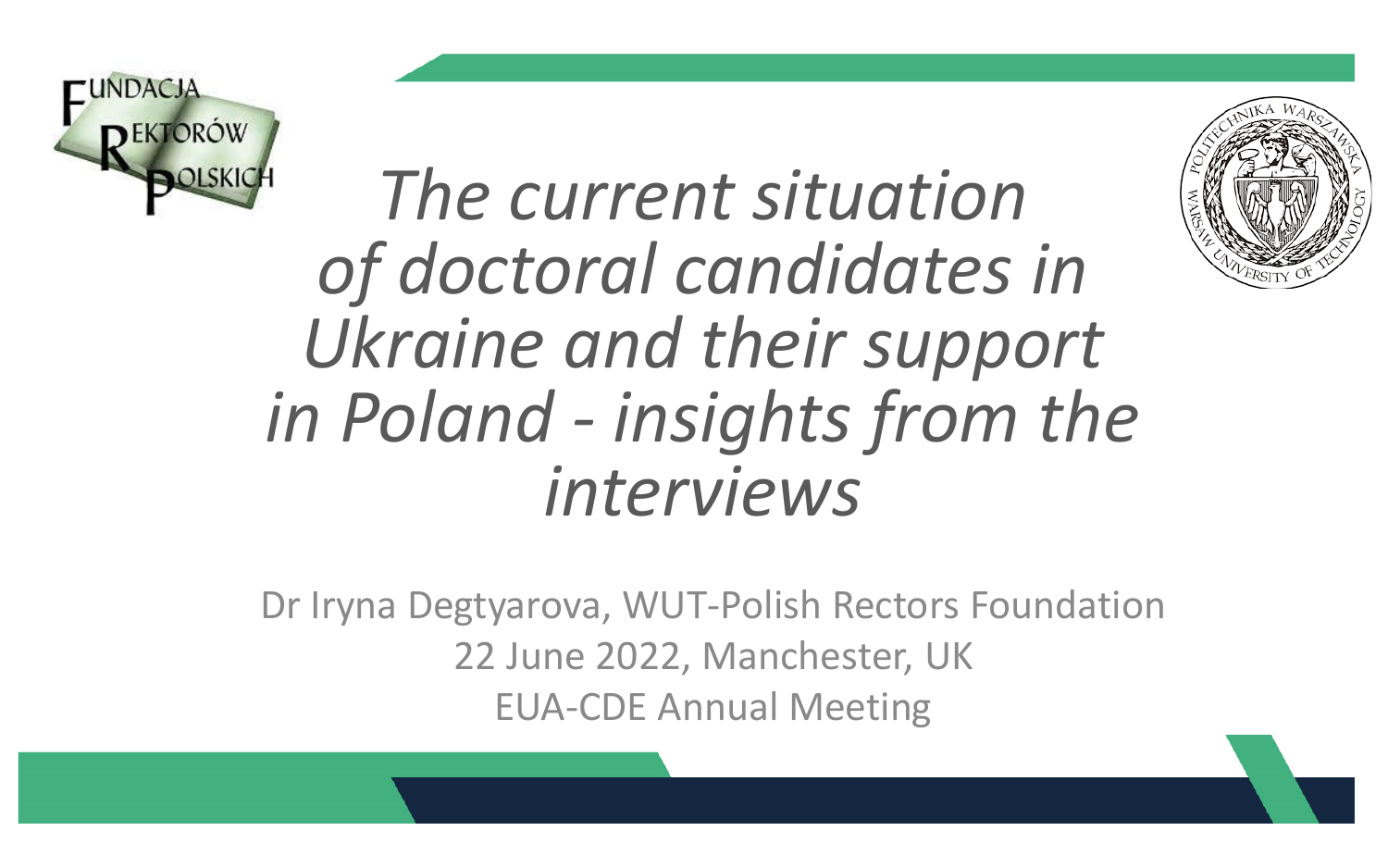# General background

- *Project "Polish-Ukrainian Cooperation of Academic Stakeholder Organisations Representing Rectors for Improving University Performance"* – sharing good practices and information exchange: CRASP-URHEIU Boards Meeting, consultations, participation in the 25<sup>th</sup> Anniversary events
- CRASP internal network to support Ukrainian academic community since 24 Feb 2022
- Focus on support schemes avoiding brain drain
- Emergency operation and immediate reaction
- No specific regulation in the Special Law on support Ukrainians in Poland
- Low (close to zero) number of doctoral candidates spotlight on situation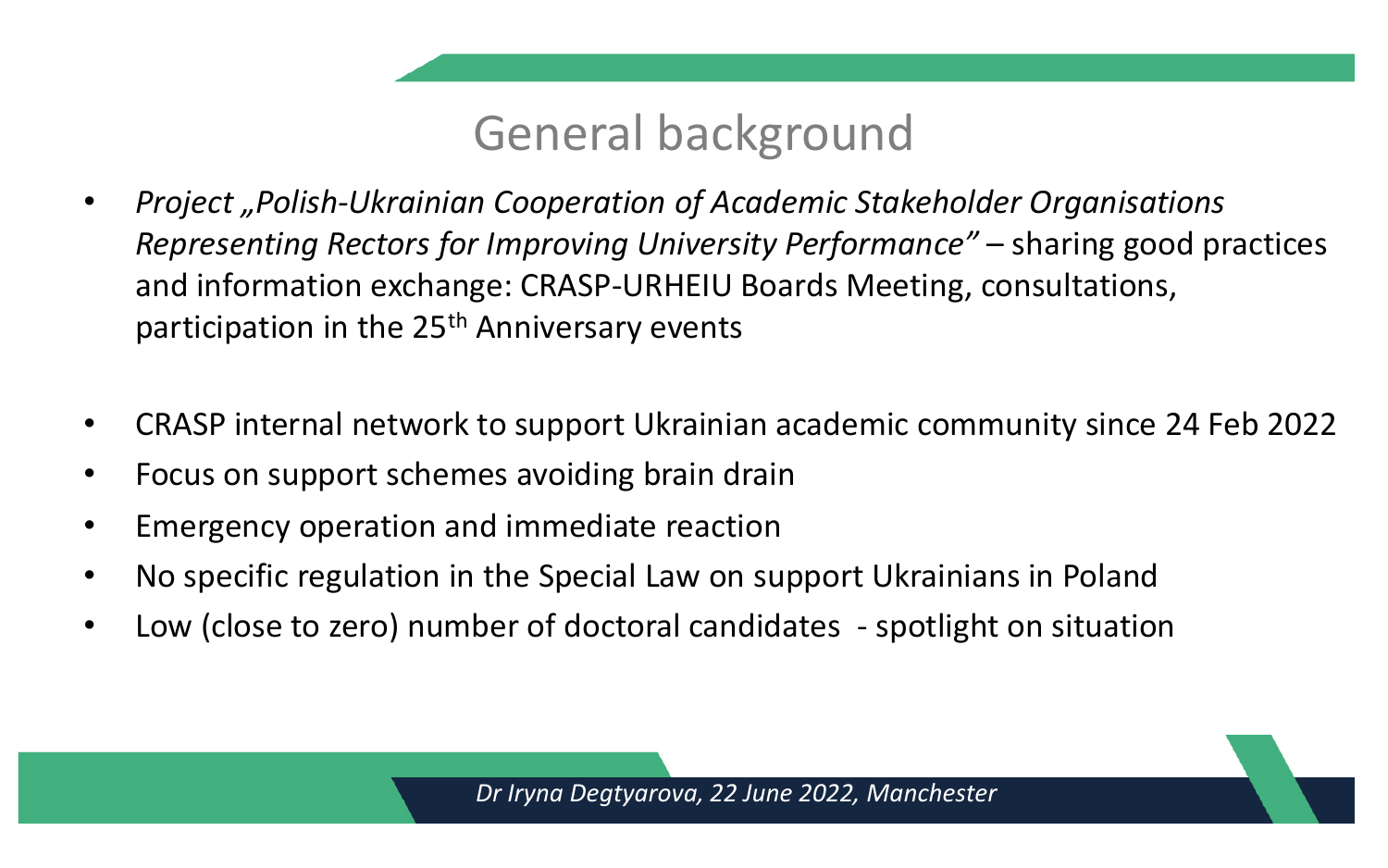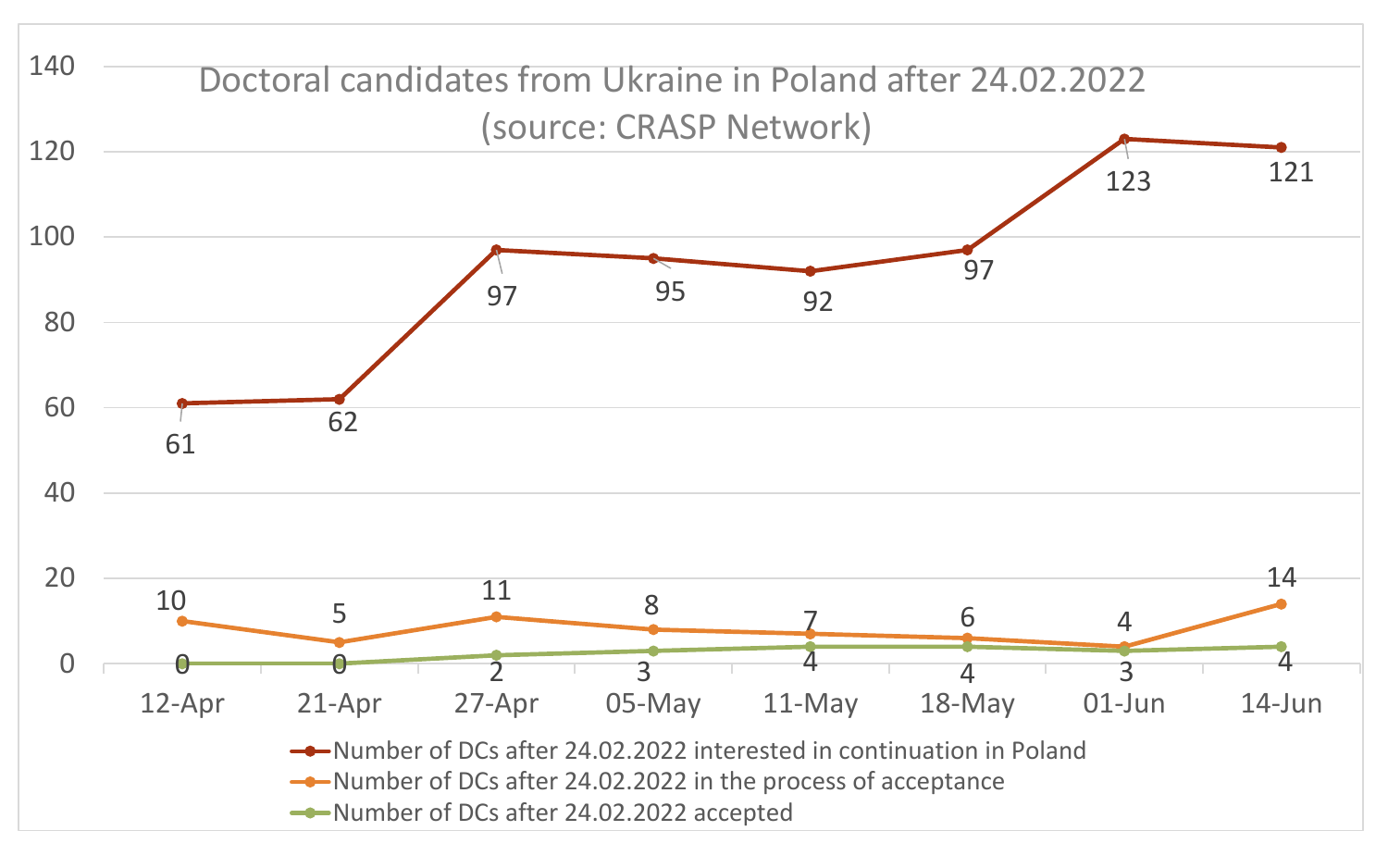## Data collection

- Ongoing study: May-June 2022
- 10 IDIs: 5 (+2) universities in Poland and 5 (+2) in Ukraine
- Respondents' profile: rectors/vice-rectors /heads of doctoral schools/persons responsible for delivering support for DCs
- Criteria for selection in Poland: number of declared DCs in the CRASP Network (max and zero), institutional diversity
- Criteria for selection in Ukraine: geographical diversity + displaced university
- Additionally: open information on the universities' websites + follow-up conversations with DCs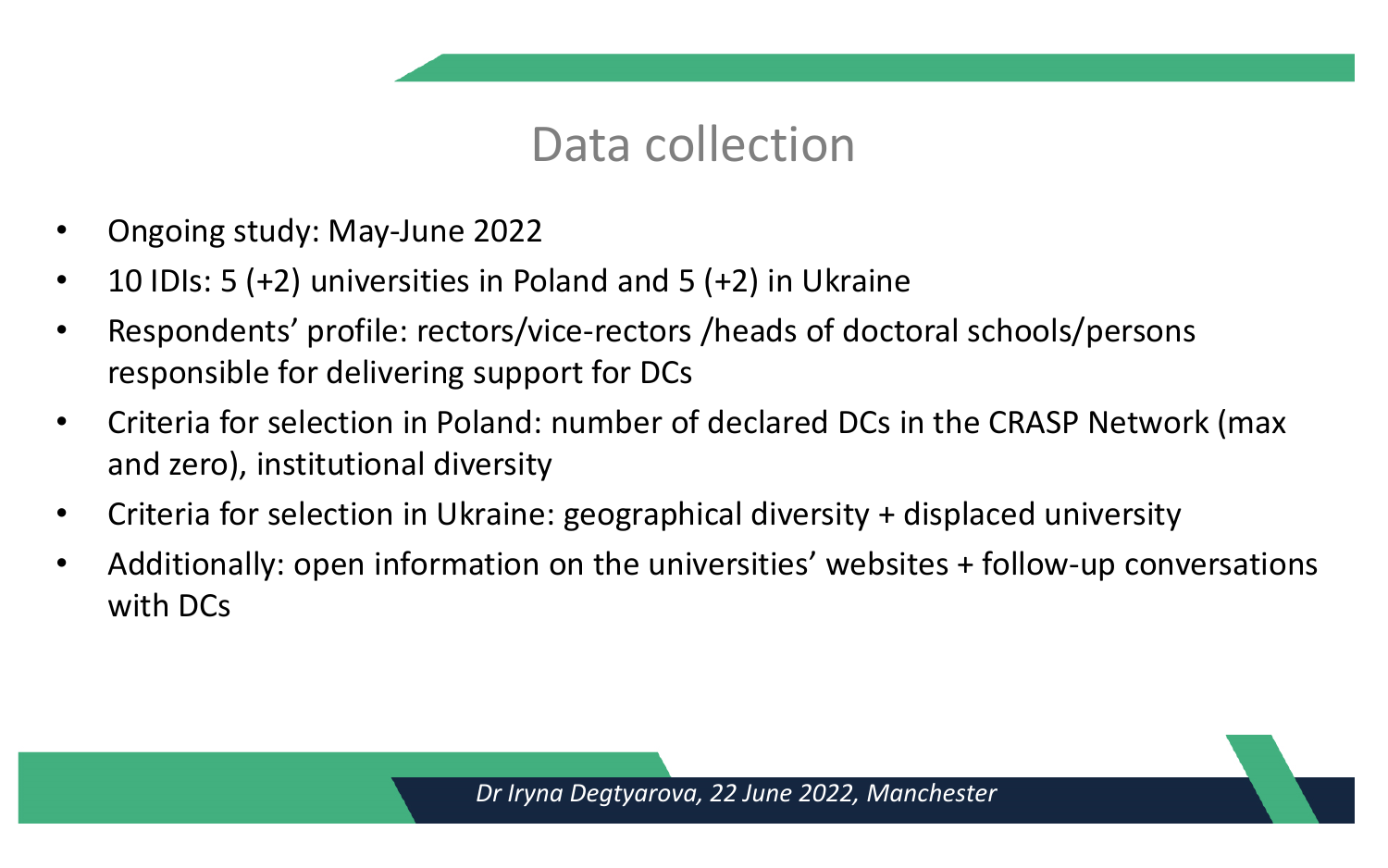### Time and timing in the war crisis

(extraordinary) **time for the universities and funding agencies – immediate reaction**

(hard) **challenges in timing of doctoral training in Ukraine** and doctoral defense

(need) **time to cope with mental condition** and figure out what to do

(lack of) **time to make decisions for DCs**

(short) **timing of deadlines, projects, doctoral programs**

(diverse) **timing of support perspectives:** short-term vs long-term

**fear to loose/waste time** vs. **use time with purpose**

lessons and experience of **pandemic times** are useful now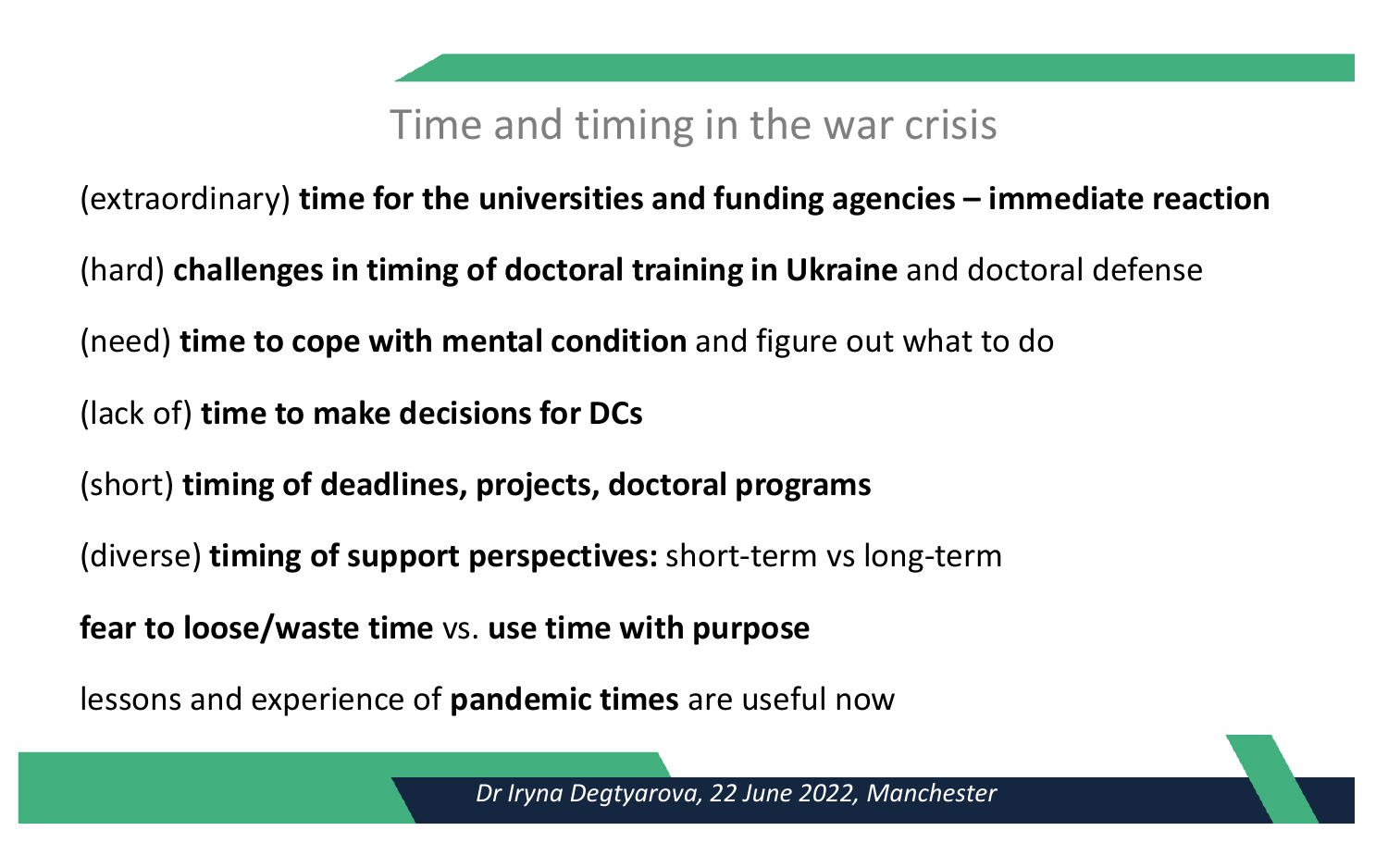# How the life of Ukrainian DCs changed in war times

- Change of hierarchy of life priorities to survive and ensure security
- Personal choice: forced resettlement vs. staying
- New roles in the times of war: joining the Military Forces of Ukraine, territorial defense units, paramedic units, volunteering, family duties, professional activity, etc.
- Challenge to continue training and research research funding drastically cut
- Forced academic leave and breaks
- Different situation of DCs across the country, regions, research fields, year of training
- Infrastructure damages and displacement of the universities
- Mostly female DCs got the support outside
- Mental condition and stress
- Lack of support schemes for displaced PhDs inside the country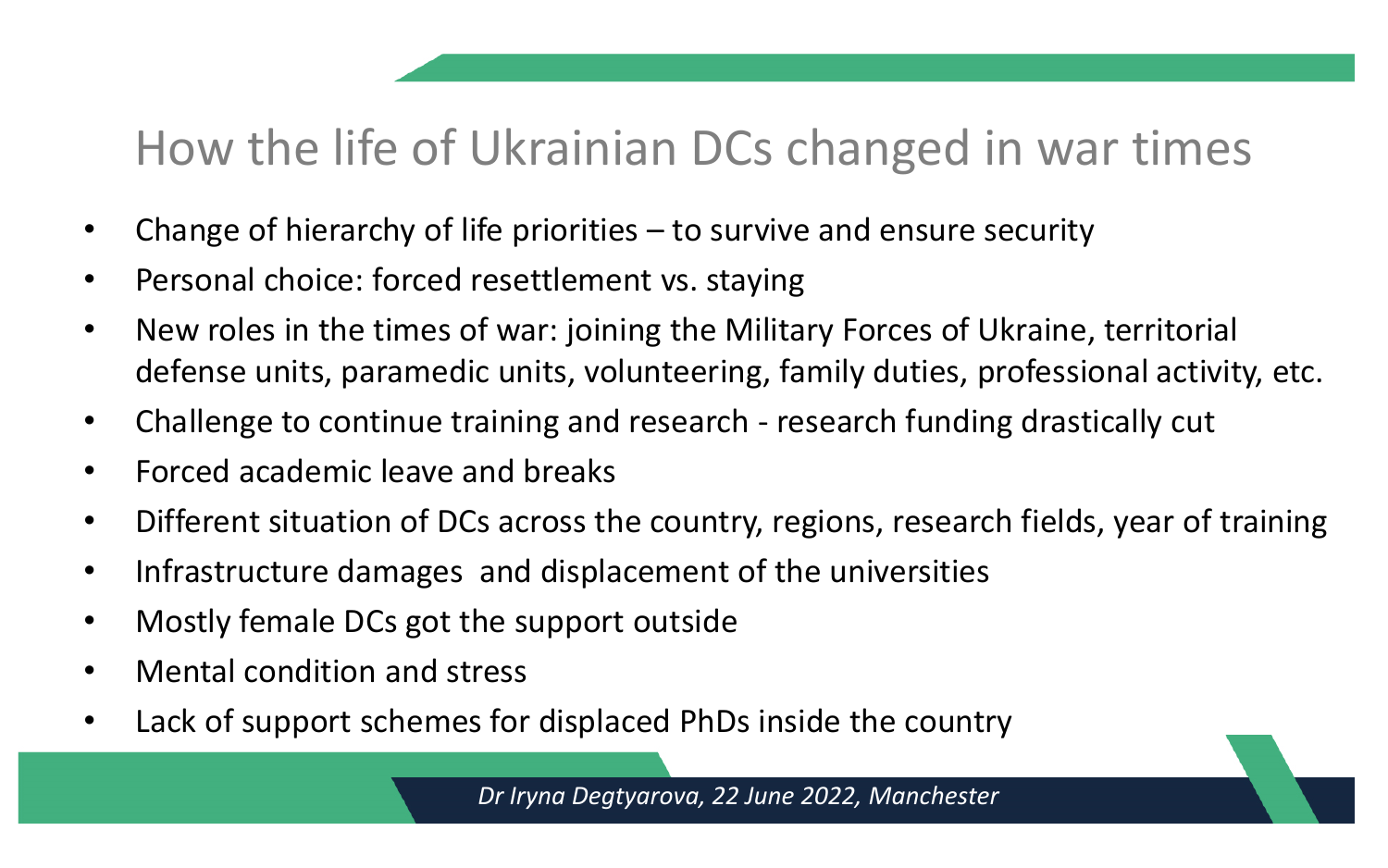## Support from Polish Universities: the intention

*"We have rather acted on a principle: do nothing to cut off these doctoral candidates from Ukrainian universities. If you can, do smth allowing them to survive and function here, but also with the idea that they can return to Ukraine and continue their training there at the first convenient moment" (POL4)*

*"Doctoral candidates and people from Ukraine in general, should feel supported and, in my opinion, they have this support and know that there are such possibilities, while the choices belong to a given person… I understand and admire how people from Ukraine are connected with their country, with each other and want to stay at home, return to their country and work there (POL5)*

*Dr Iryna Degtyarova, 22 June 2022, Manchester*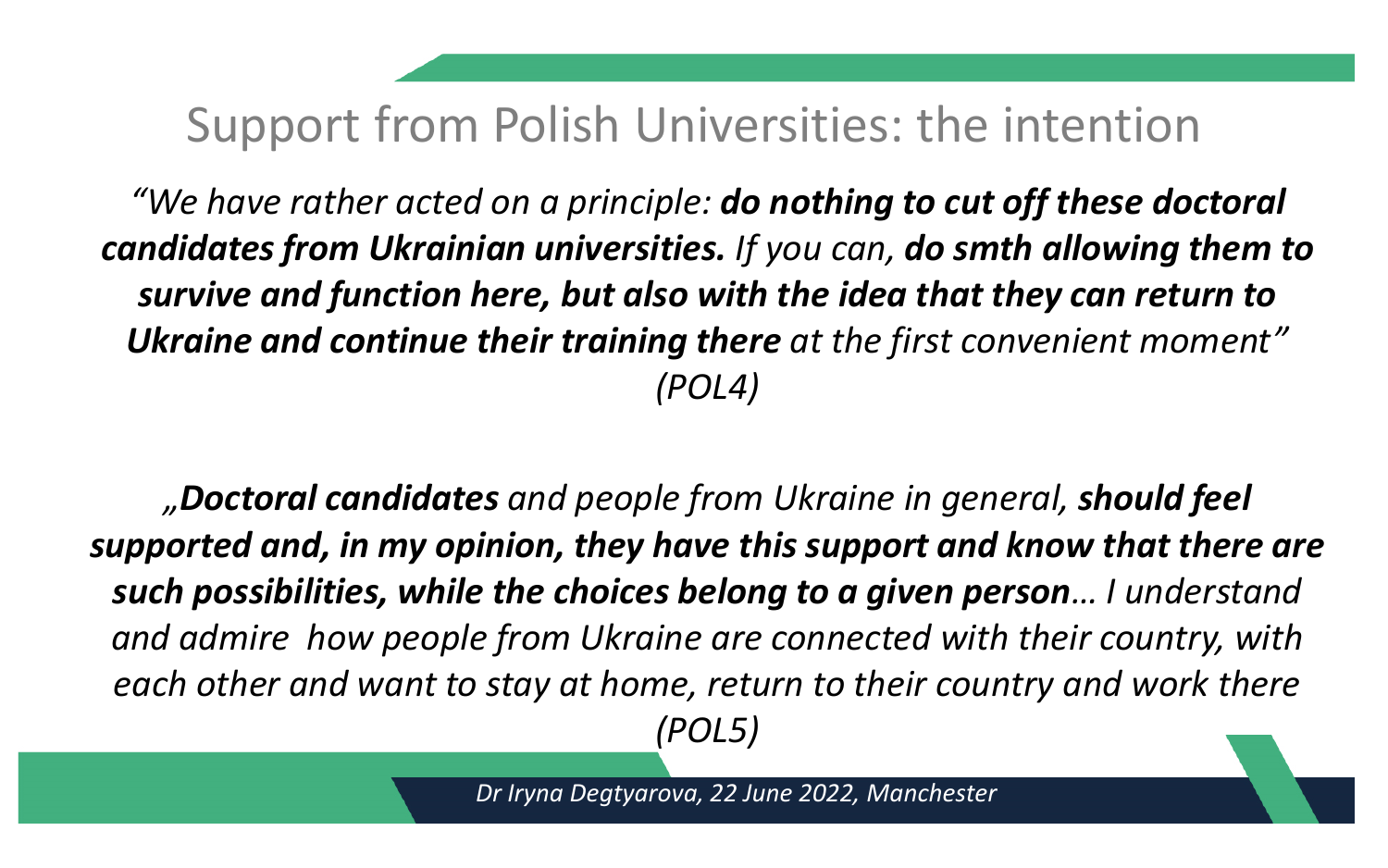#### Good practices in Polish Universities: types of support for DCs

| NAWA Program<br>Solidarity with<br>Ukraine    | Regular recruitment<br>to a DS                         | Research scholarships                           | Doctoral internships<br>& study visits |  |
|-----------------------------------------------|--------------------------------------------------------|-------------------------------------------------|----------------------------------------|--|
| Positions in existing<br>projects             | External doctorate                                     | Free listeners/visitors                         | Scientific mentroing                   |  |
| Supportive<br>supervision                     | Support for Ukrainian<br>researchers as<br>supervisors | Integration, social and<br>humanitarian support | Language courses                       |  |
| Dr Iryna Degtyarova, 22 June 2022, Manchester |                                                        |                                                 |                                        |  |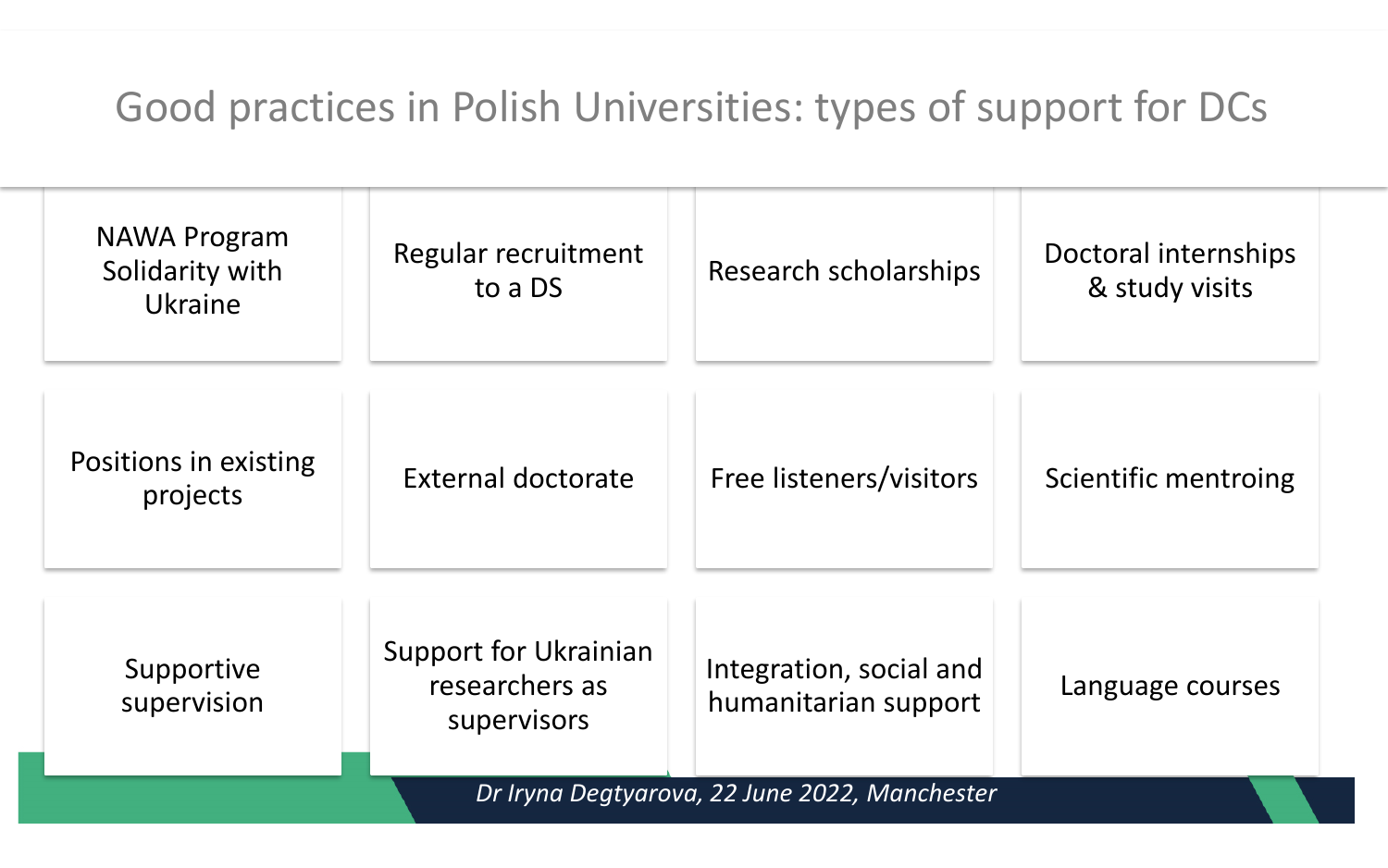# Case 1: short-term mobility for DCs from partner univeristies within the existing program PROM

- Analisys of possibilities of existing programs and redirecting the funds
- Good timing: urgent decisions  $+$  support in the 1st period of the war
- Launched in March in cooperation with partner university / no random candidates
- Number of DCs: 4 female DCs (SSH)
- 2 months academic mobility + full funding of stay + humanitarian & social support
- Legal status: trainee/based on an agreement with Ukrainian university
- Flexible schedule: both education and research + integration with local academic community
- Long-term effects: connection, continuity, mentoring, virtual support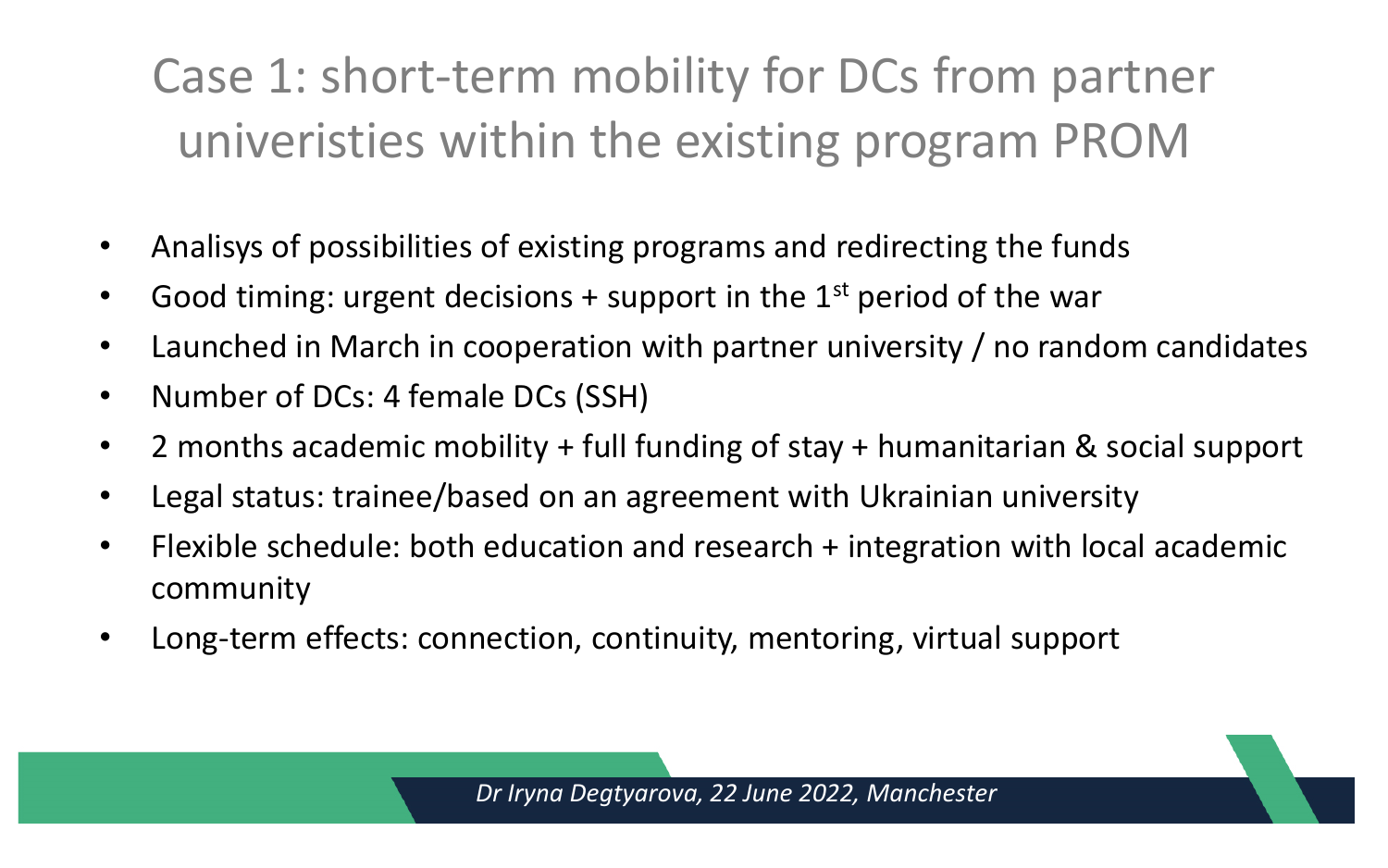# Case 2: doctoral internships within the University Research Excellence Initiative

- Internal funds + immediate response (2 weeks to organise )
- Good moment of time: launched in March till 30.09.2022
- Simple procedure, no deadline (5 days to make a decision)
- Reasonable timing: up to 6 months + up 3 months extension (for researchers 3+6)
- Number of DCs : 4 female DCs (SSH, physics)
- Legal status: trainee/based on an agreement of DC with a Polish university
- Preliminary scientific contacts and a Polish supervisor/mentor required
- No official documents from DCs/just statement on being a DC as for 24 Feb 2022
- Sensitivity and mental condition of DCs was taken into account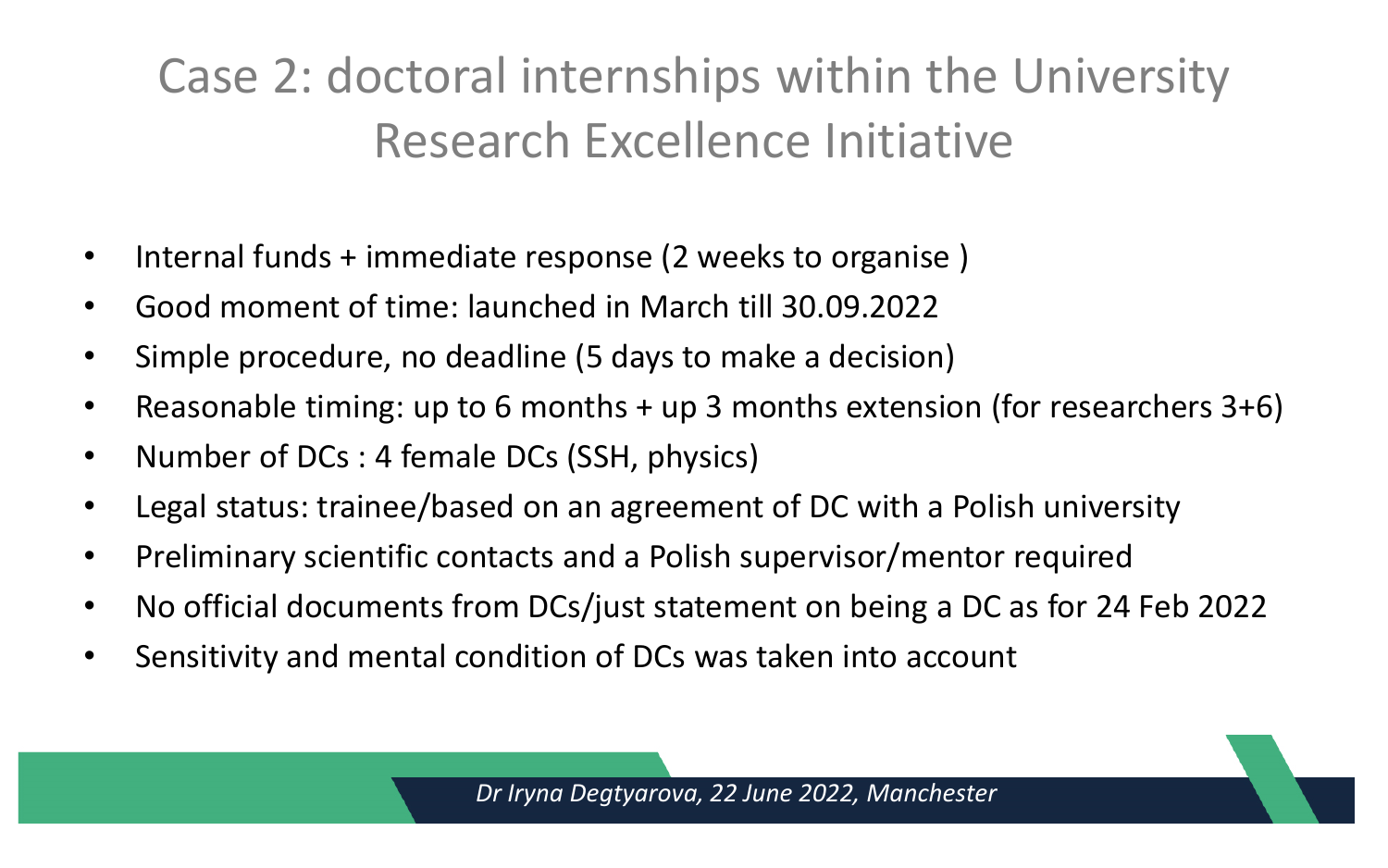Case 3: study visits (3 or 6 months) within the University Research Excellence Initiative

- Fast decision and but following all the formal requirements
- Open from 27.04.2022 till 30.09.2023
- Reasonable timing: 3 or 6 months within a perspective 2022/2023
- No deadline for submission
- Target numer: 10 DCs (4 accepted for now)
- Legal status: visiting doctoral researcher/trainee
- Preliminary scientific contacts required
- Obligatory condition: DC must have a supervisor at the moment of application
- Flexible program: research + any training if needed
- Support in application process
- Social support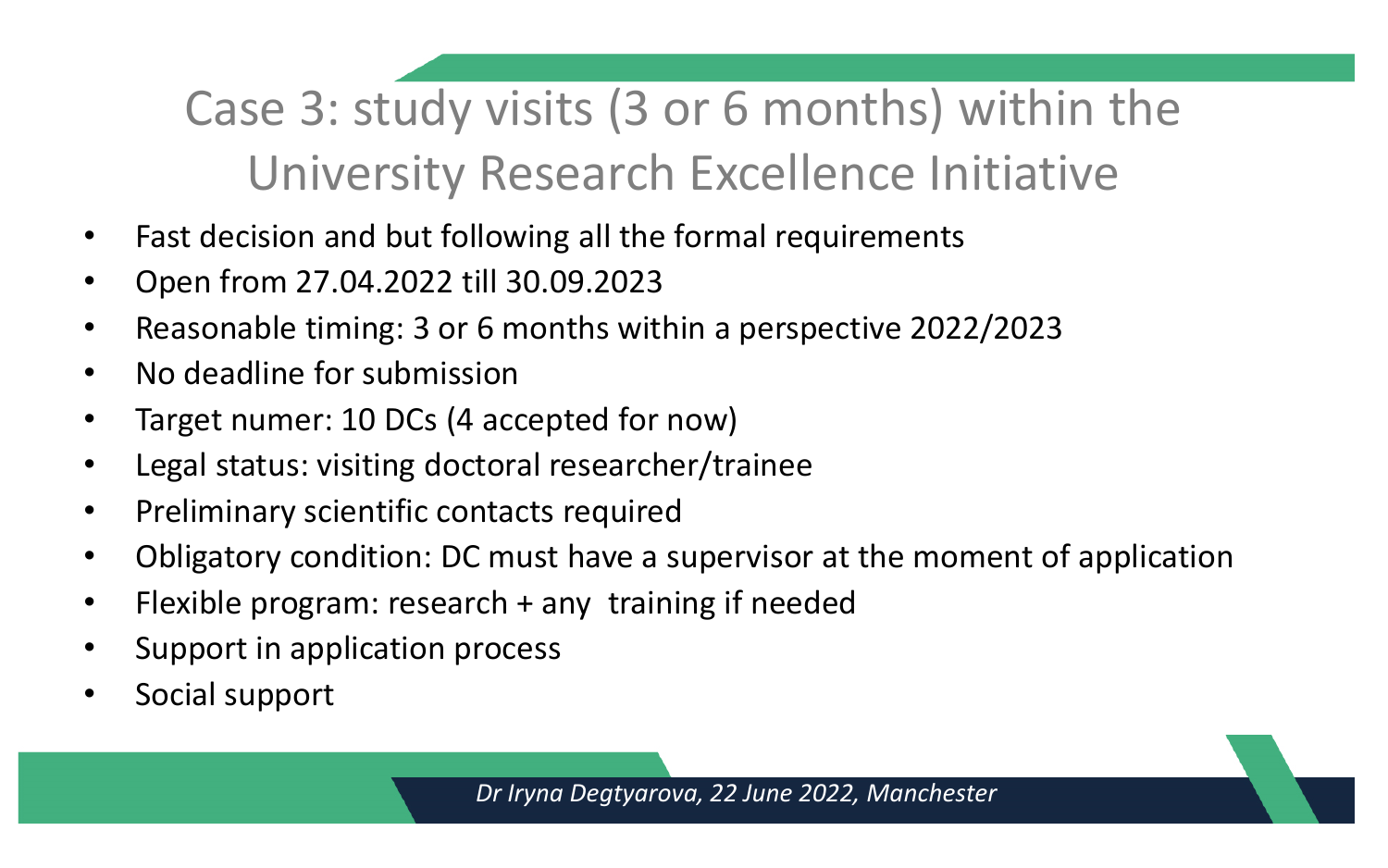# Challenges for the Polish universities

#### Limited interest from Ukrainian DCs

Insufficient funding and lack of flexibility

Students' approach doesn't work well for doctoral candidates

Formal limitations and regulations, also related to awarding a degree

Information doesn't reach the target group

Language challenges

More initiative from the Ukrainian universities needed

Time for adaptation, integration in a new academic environment for Ukrainian DCs

*Dr Iryna Degtyarova, 22 June 2022, Manchester*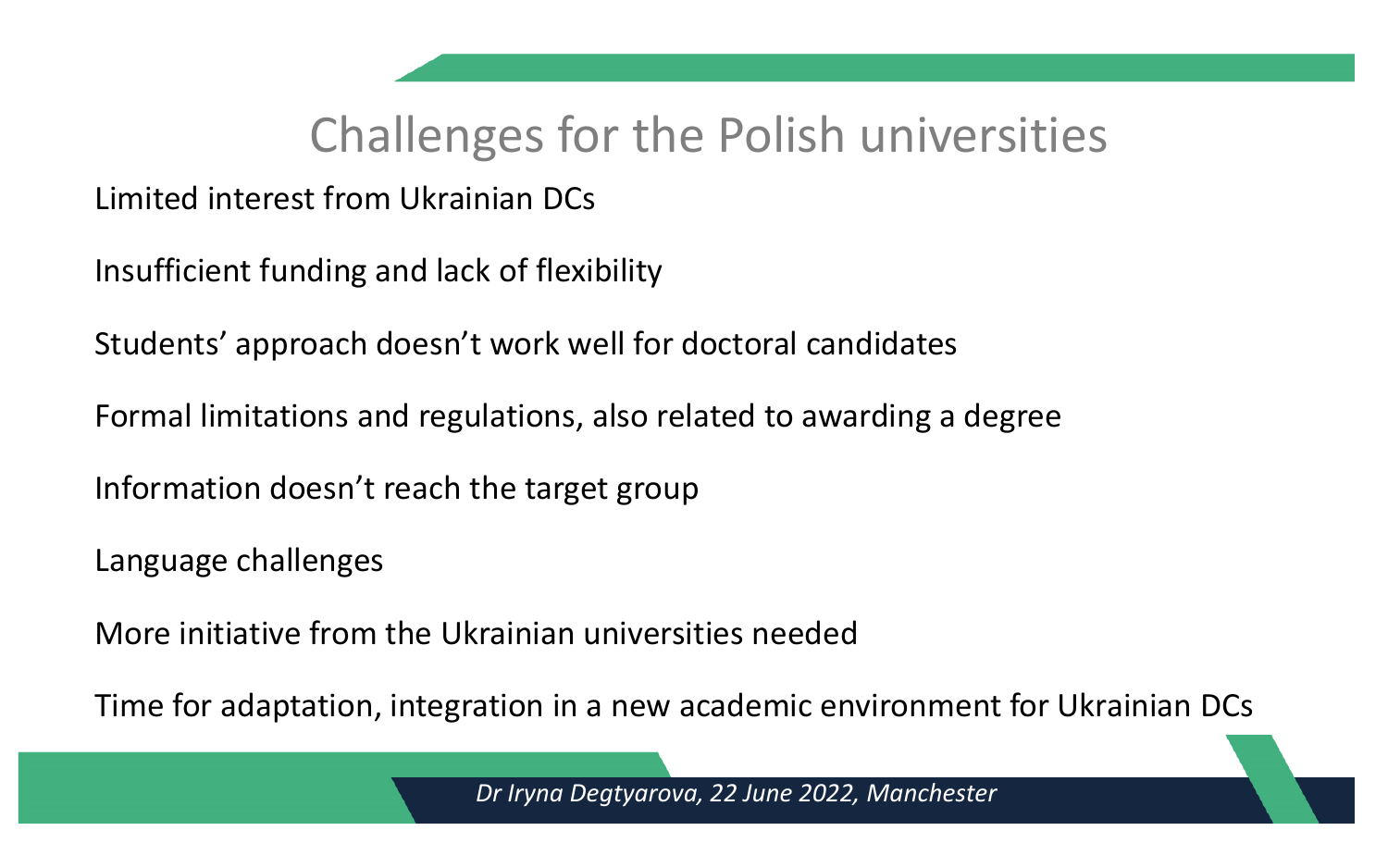# Insights: what should be done for Ukrainian DT

Universities should **analyse own potential** and **existing funds** & programs

**Funding program dedicated to support of double doctoral programs or cotutelles Cotutelles as a effective scheme** to support doctoral training in Ukraine Focus on the **bilateral partnerships** = **more trust and reliability** in the contacts **Research support is a priority + more research projects** Short-term **doctoral internships to continue their own research Professional support** – from business and professional organisations **Using microcredentials** for recognition **Future focus on recovery and rebuilding** of Ukrainian RTD & HE **More university autonomy** = more support both in Ukraine and Poland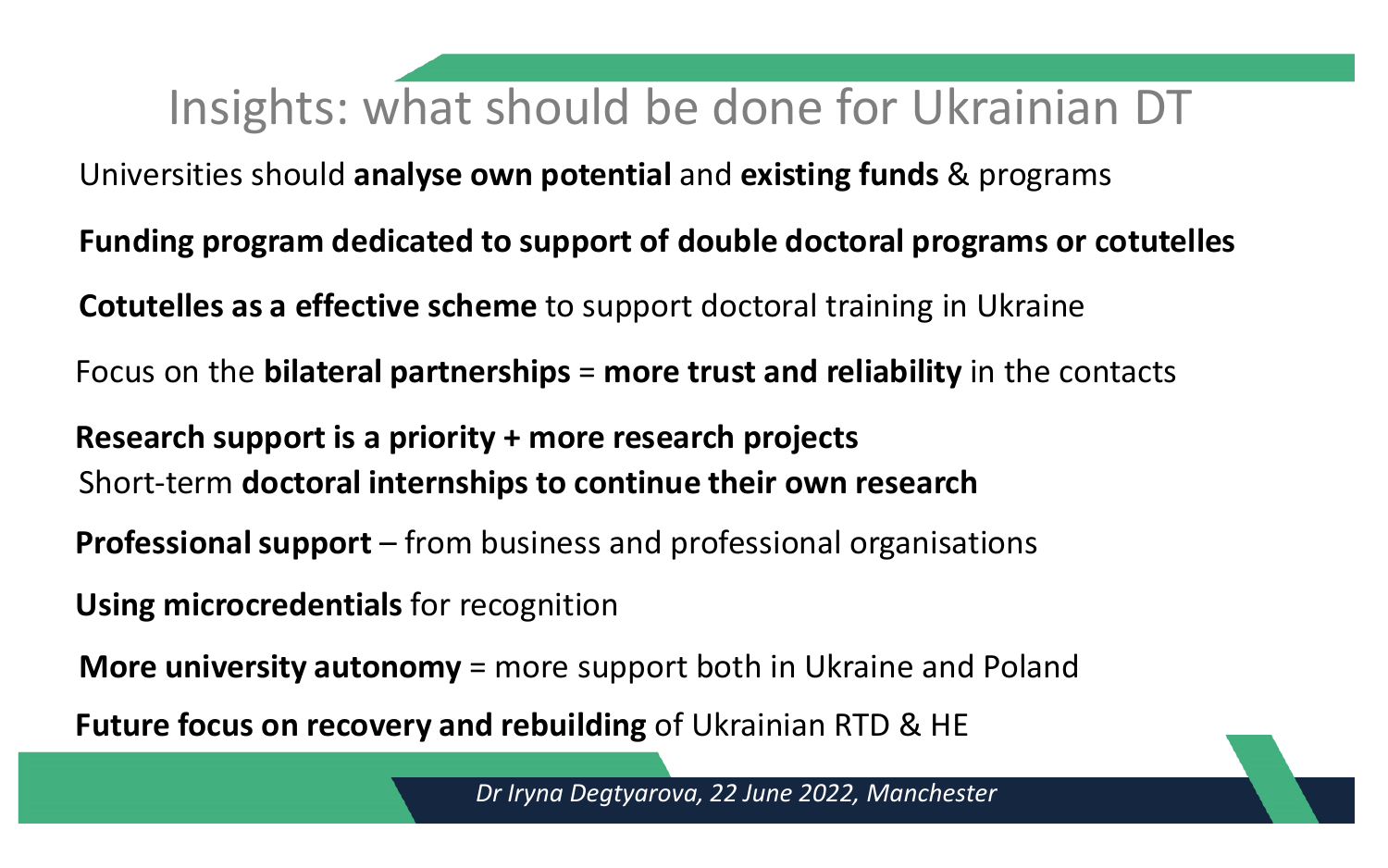# Insights: impact on the development of doctoral training

| Imact on research<br>topics: new and<br>challenges with<br>Russia-focused   | Increasing demand<br>for new<br>professionals            | Open science as a<br>modus operandi                | More focus on<br>research                                                                |
|-----------------------------------------------------------------------------|----------------------------------------------------------|----------------------------------------------------|------------------------------------------------------------------------------------------|
| Wider spectrum of<br>the collaboration<br>schemes                           | More virtual<br>support                                  | Deeper<br>internationalisation                     | More double<br>doctorates, double<br>supervision,<br>cotutelles                          |
| More values<br>training<br>(democracy,<br>European values,<br>human rights) | More societal<br>engagement and<br>social responsibility | Recognition of<br>various forms of<br>DCs activity | European<br>Universities as a<br>chance for<br>enhancing doctoral<br>training in Ukraine |

*Dr Iryna Degtyarova, 22 June 2022, Manchester*